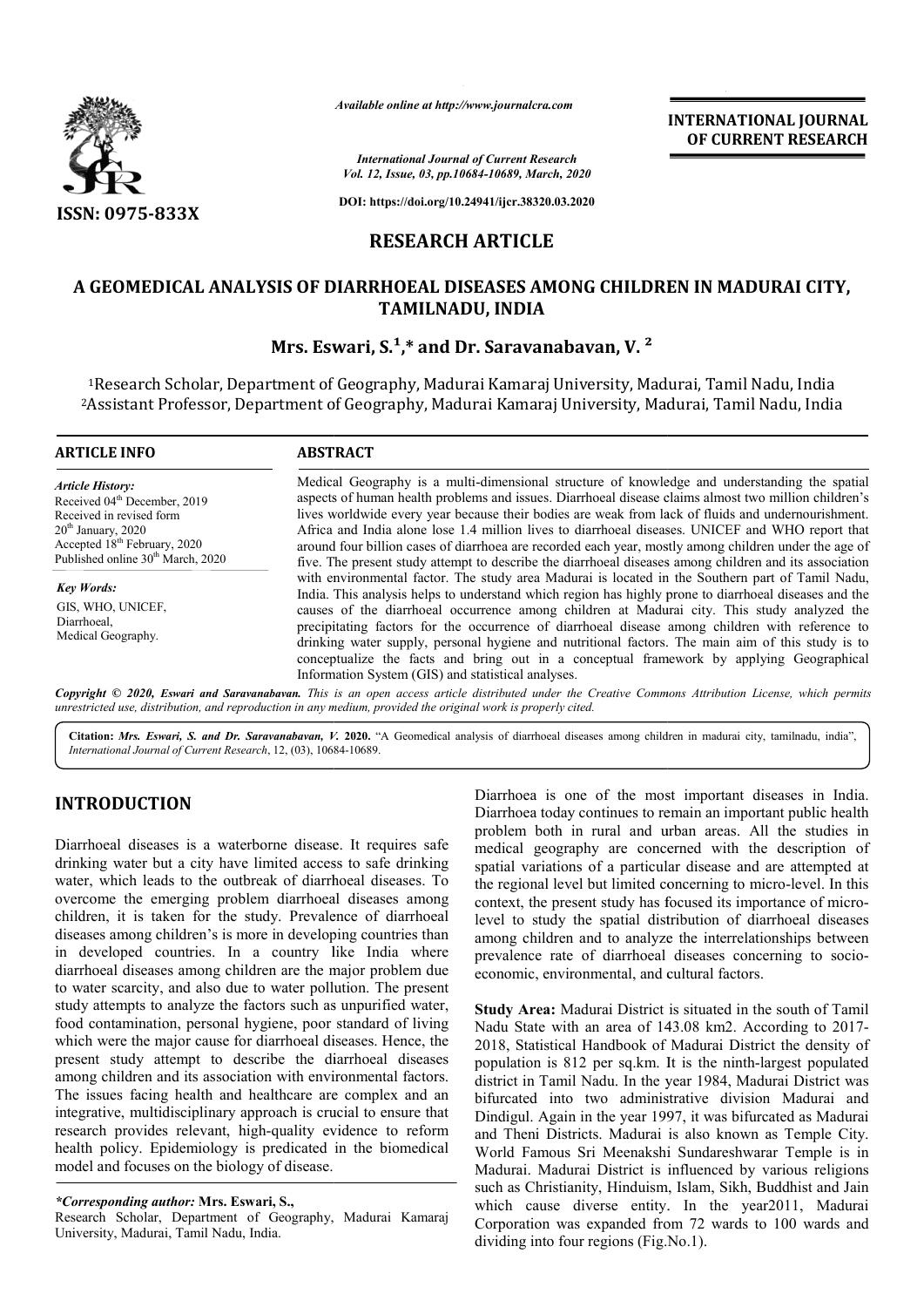The ground rises away from the city on all sides except in the south, bounded by the gently sloping terrain. Madurai is known for its hot climate. The average annual rainfall for 2018 was 85.76 cm.

### **MATERIALS AND METHODS**

The two important techniques used in the present study are statistical technique and GIS. The maps are prepared using GIS Software. ArcGIS is one of the important GIS software, which is used to prepare the maps. The relationships and the interdependence nature of different variables are analyzed using the correlation matrix capable of explaining the relationships of one variable with all other variables. Apart from this, the multivariate statistical technique factor analysis is used to find the major associations and interrelationships between diarrhoeal diseases among children and variables. With the help of correlation matrix, derived by using SPSS 7.5 version. A significant level is attempted using one-tail and two-tail tests to find out the association between variables. Madurai Corporation provides the major data required for the present study for the year 2018. The main sources of data are based on secondary data available at Government Rajaji Hospital. Demographic and social variables for each region were obtained from the Census Book of India-Madurai City; 2011. The study area map and related information were obtained from the Town Planning office. The data related to socio-economic were collected from the respective offices. Primary data has been systematically done in the present study based on sampling. Details of personal hygiene, preference of food, socio-economic characteristics, living environment, conditions of water supply and drainage facility, age, location of affected diarrhoeal diseases patients were collected. Though the secondary data was insufficient to fulfil the aims and objectives the primary data is collected.

### **RESULTS AND DISCUSSION**

**Medical Services:** In Madurai City, about 62% of the Respondents are satisfied with the medical services in the PHC's, remaining 38% of them were not fully satisfied with the medical services.

**Infrastructural Facilities:** About 85% of the respondents are not satisfied with the infrastructural facilities available in the PHC's and 15% of them are satisfied with these infrastructural facilities.

**Sanitary Condition:** All the primary health centres in Madurai City do not have toilet facilities. About 95% of the respondents were not satisfied with the sanitary conditions and only 5% of them are satisfied.

**Availability of Medicine:** So 97% of the respondents are satisfied with the availability of medicines and only 3% of them are not fully satisfied.

**Perception of Treatment:** Regarding the perception of treatment, about 40% of respondents state that it was satisfactory and 21% of them state that the treatment was excellent. Likewise, 29% of them state that the treatment in the PHC's of Madurai City was highly satisfactory and the remaining 10% state that the treatment was not so satisfactory.

The treatment in the PHC's of Madurai City is fully free, so there is no cost for treatment.

Patients' Satisfaction Level: The factor analysis employed in the study identified seven dimensions explaining a total variance of more than 61.56 Percentage. The first four dimensions explained a total variance of more than 42% and Eigen value of above 1.41. Only seven factors are taken for analysis of factor solution concerning to the dimensions. Table no. 1 explains the Eigen value and the percentage variance explained by each factor. Among these, the first dimension alone account for 17.82% of the total variance and qualified as the primary factor with an Eigen value of 3.97. This primary dimension is essentially associated with Cholera Versus Patient's Health Status in Madurai City. The second dimension with an eigen value of 1.79 explained a total variance of 8.74. The third factor with an eigen value of 1.46 explained a total variance of 7.71 %. The contribution of last 4 dimensions altogether account with an eigen value of 5 explained a total variance of 27.29 percent.

Table No. 2 states that the very high negative loadings such as cholera (-0.43) and very high positive loadings patients outcome (0.96), the treatment has undergone (0.96) and outpatients admission (0.92). Cholera is mostly associated with the intensity of dehydration. The occurrence of cholera is reported more and however, so the patient outcome is also high. It is inferred that severe cholera is associated with the severity of diarrhoea, and dehydration. As stages advance the patients' outcome depends on the treatment and enter hospitalization as inpatient and increased frequency of visits to the hospital as an outpatient. The very high positive loadings of diarrhoea are 0.81 and a negative loading of dysentery is - 0.79. If diarrhoea and dysentery are inter-related, whenever there is an increase in the frequency of diarrhoea and dysentery are high, the admission period and hospitalization are long. In acute diarrhoeal cases, dysentery (-0.79) is the most important factor. The vulnerability of diarrhoea is remarked by the intensity of dysentery followed by the immediate increase in the hospitalization (0.54). Table no.3 states that the positive factor loadings are conformation of diarrhoea is 0.82 and cholera is 0.55. If there is a severity of diarrhoeal diseases associated with acute gastroenteritis then it will lead to an outbreak of cholera. The cholera outbreak (0.55) is usually associated with acute gastroenteritis; otherwise, there is an increase in the frequency of diarrhoea (0.82). As and when cholera is accomplished with diarrhoea it should be treated immediately, otherwise, it will leads to fatality. This dimension has established this fact. This factor consists of both positive and negative factor loadings. Positive loading reported as dehydration is 0.49. The very high negative loading such as fever is -0.76 and vomiting is -0.58. This loading describes that high complications noticed on diarrhoea leads to more water loss in the body. Usually, it is observed that dehydration will lead to complications in the disease progression associated with vomiting (-0.58) and fever (0.76). Untreated diarrhoea will result in heavy water loss and it will finally cause fatality. Increase in the intensity of water loss as experienced in the dysentery is always associated with loose motion. Hence, the patient must be treated thoroughly with water (saline) or fluid support during hospitalization to supplement the loss. Table No. 4 states that the high positive loadings such as complication are 0.78 and the clinical investigation is 0.73. More complications are associated with it, which is clinically tested and confirmed.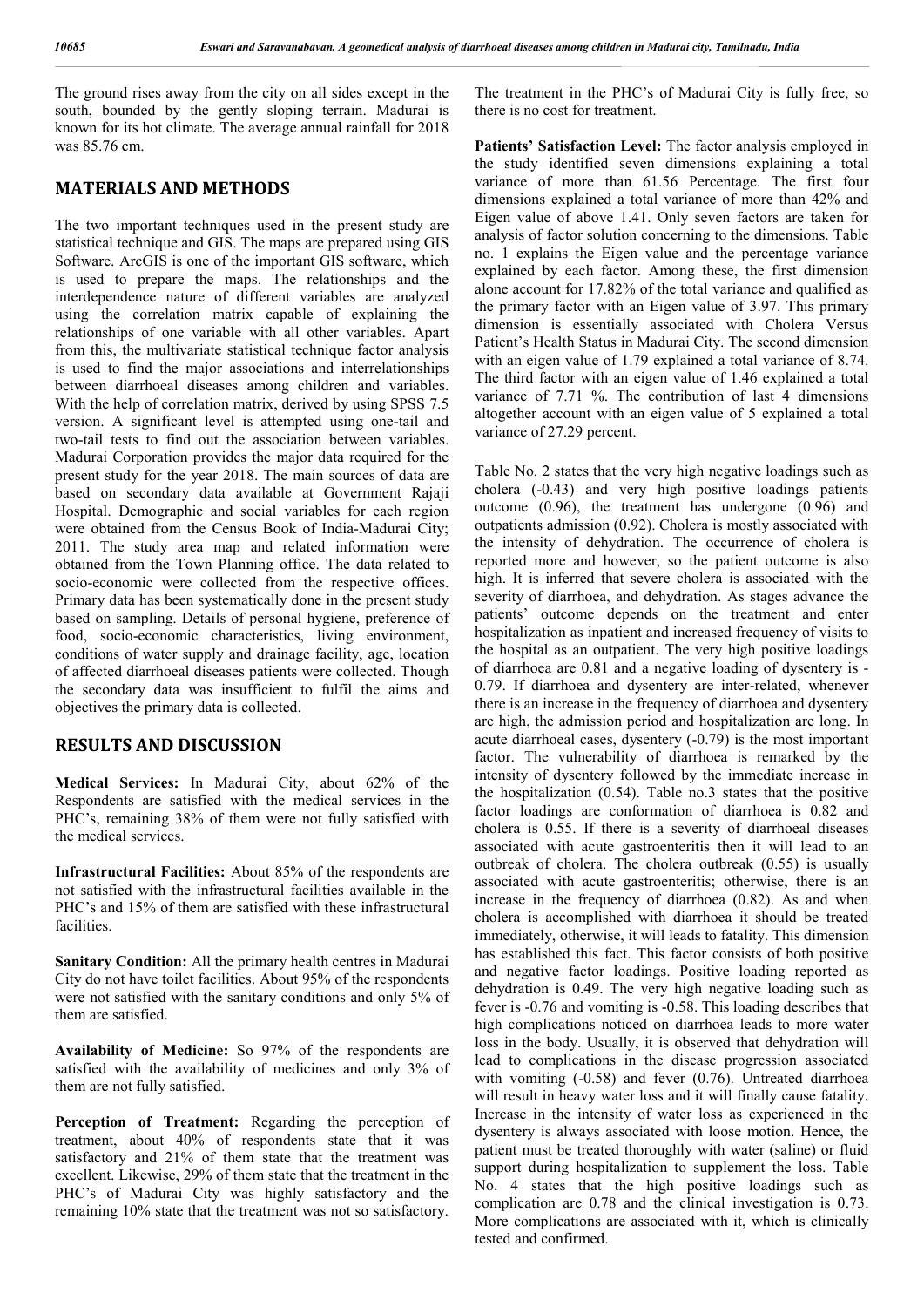

**Fig. No. 1 Location of the Study Area**



**Fig. No. 2 Spatial Distribution of Diarrhoeal Diseases among Male and Female Spatial Distribution of Diarrhoeal Children**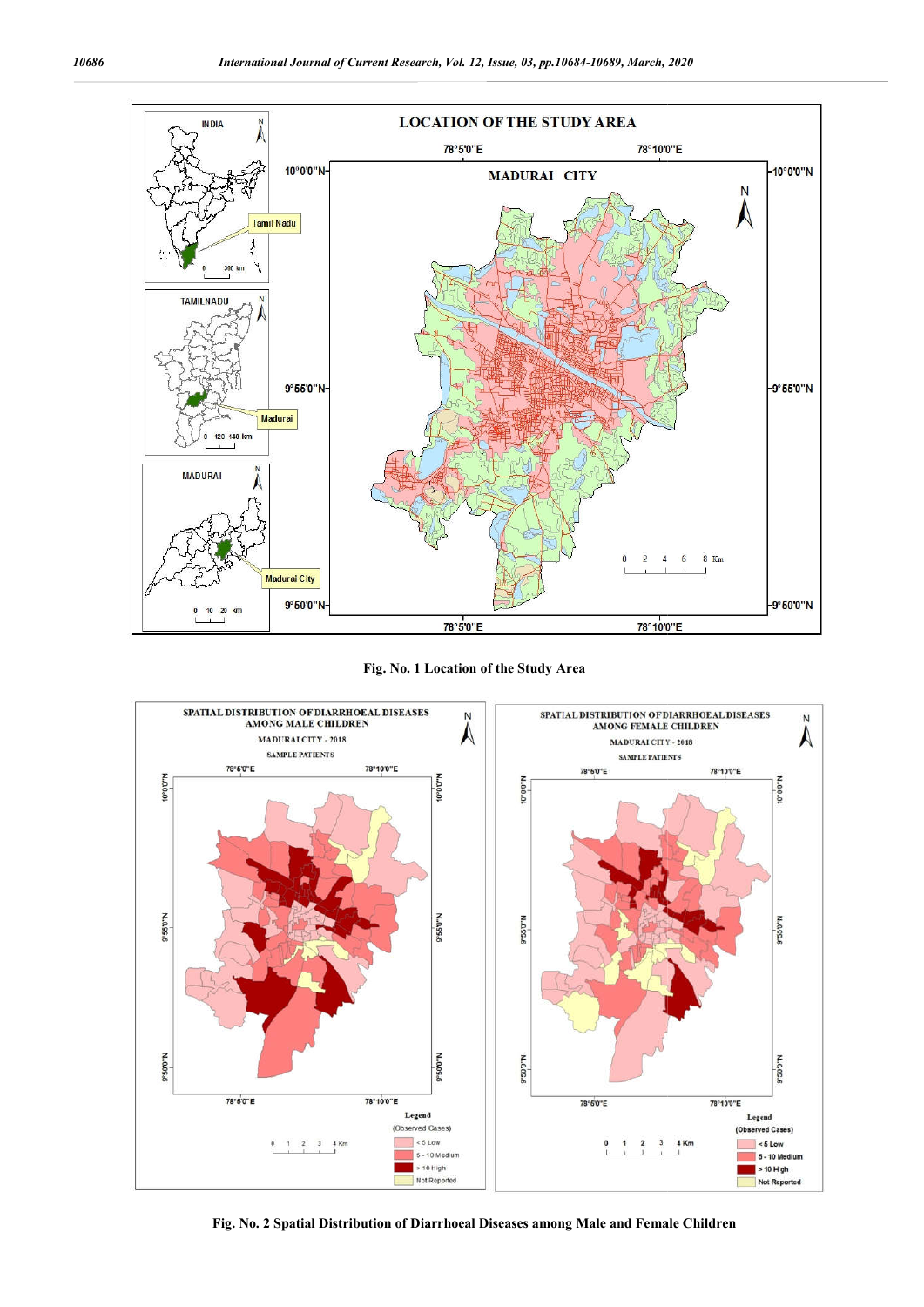| Factor | Dimension Name                                                               | Eigen Value | Percentage of Variance | Cumulative Percentage |
|--------|------------------------------------------------------------------------------|-------------|------------------------|-----------------------|
|        | Cholera Versus Patient's Health Status                                       | 3.97        | 17.82                  | 17.82                 |
| П      | Diarrhoea and Frequency of Dysentery                                         | 1.79        | 8.74                   | 26.55                 |
| III    | Diarrhoeal Severity and Outbreaks of Cholera                                 | 1.46        | 7.71                   | 34.26                 |
| IV     | Diarrhoeal Complications, Extent and Intensity<br>of Water Loss              | 1.42        | 7.32                   | 41.58                 |
| V      | Clinical Manifestation of the Disease and<br><b>Associated Complications</b> | 1.35        | 7.16                   | 48.74                 |
| VI     | Age Structure and Severity of Illness Pattern                                | 1.21        | 7.03                   | 55.78                 |
| VІІ    | Gender Variation and Frequency of Diarrhoea                                  | 1.02        | 5.78                   | 61.56                 |

**Table No. 1. Factor Solution: The Eigen Value and the Total Percentage Variance is Explained by each of the Variables**

Source: Compiled by the Author

**Table No. 2. Cholera Versus Patient's Health Status and Diarrhoea and Frequency of Dysentery**

|              | <b>CHOLERA VERSUS PATIENT'S HEALTH STATUS</b>                                           |                        |  |  |  |
|--------------|-----------------------------------------------------------------------------------------|------------------------|--|--|--|
| Variable No. | Name of the Variable                                                                    | Factor Loading         |  |  |  |
| 19           | Patients Outcome                                                                        | 0.96                   |  |  |  |
| 16           | <b>Treatment Undergone</b>                                                              | 0.96                   |  |  |  |
|              | Patients Admission                                                                      | 0.92                   |  |  |  |
| 13           | Dehydration                                                                             | 0.46                   |  |  |  |
| 15           | Cholera                                                                                 | $-0.43$                |  |  |  |
|              | Eigen Value = $3.97$<br>Total Value = $17.82\%$<br>DIARRHOEA AND FREQUENCY OF DYSENTERY |                        |  |  |  |
| Variable No. | Name of the Variable                                                                    | Factor Loading         |  |  |  |
|              | Diarrhoea                                                                               | 0.81                   |  |  |  |
|              | <b>Admission Period</b>                                                                 | 0.54                   |  |  |  |
| 8            | Dysentery                                                                               | $-0.79$                |  |  |  |
|              | Eigen Value $= 1.79$                                                                    | Total Value = $8.74\%$ |  |  |  |

Source: Compiled by the Author

**Table No. 3. Clinical Manifestation of the Disease and Associated Complications, Age Structure and Severity of Illness Pattern and Gender Variation and Frequency of diarrhea**

| CLINICAL MANIFESTATION OF THE DISEASE AND ASSOCIATED COMPLICATIONS |                              |                        |  |  |
|--------------------------------------------------------------------|------------------------------|------------------------|--|--|
| Variable No.                                                       | Name of the Variable         | Factor Loading         |  |  |
| 17                                                                 | Complications                | 0.78                   |  |  |
| 18                                                                 | Clinical investigation       | 0.73                   |  |  |
| Eigen Value = $1.35$                                               |                              | Total Value = $7.16\%$ |  |  |
| AGE STRUCTURE AND SEVERITY OF ILLNESS PATTERN                      |                              |                        |  |  |
| Variable No.                                                       | Name of the Variable         | Factor Loading         |  |  |
| 9                                                                  | Abdominal Pain               | 0.67                   |  |  |
|                                                                    | Age Structure                | $-0.74$                |  |  |
| Eigen Value $= 1.21$                                               |                              | Total Value = $7.03\%$ |  |  |
| <b>GENDER VARIATION AND FREQUENCY OF DIARRHOEA</b>                 |                              |                        |  |  |
| Variable No.                                                       | Name of the Variable         | Factor Loading         |  |  |
| 6                                                                  | Frequency of Diarrhoea / Day | 0.60                   |  |  |
| 12                                                                 | Other Diseases               | 0.43                   |  |  |
| 3                                                                  | Gender                       | $-0.62$                |  |  |
| Eigen Value = $1.02$                                               |                              | Total Value = $5.78\%$ |  |  |

Source: Compiled by the Author

Although the diarrhoeal occurrence is caused by many factors of disease pathogens, it is essential to find out the history and nature of infection only by clinical means such as laboratory test (0.73). The clinical manifestation such as complications (0.78) of the disease reported by symptoms can help to diagnose the disease-causing organism and this can be identified only-by microbiological examination and biochemical explanation. The positive factor loadings such as abdominal pain are 0.67 and high negative loadings of age structure are -0.74. It is observed from the study that abdominal pain (0.67) is the common initial symptom steadily leads to severe diarrhoea. However diarrhoeal occurrence and associated symptoms are more vulnerable among the children (-0.74) due to biological reasons and also due to the nutritional status of the children at the time illness occurrence. The positive loadings of the frequency of diarrhoea per day are 0.60 and other disease is 0.43. The negative loading of gender is -0.62. The frequency of diarrhoea is also associated with the disease; it also depends upon the body condition of male or female.

The frequency of diarrhoea per day (0.60) determines the vulnerability and severity of the disease and this shows no variation irrespective of males or females (-0.62). The frequency also explains the disease condition concerning to its source of infection and nature of disease-causing organisms. Vulnerability is severe in diarrhoea when compared to other diseases (0.43).

**Identification of Diarrhoeal Diseases Affected Regions:**  Figure No.2 shows the spatial distribution of diarrhoeal diseases among male and female children in Madurai city and it depicts that more number of male children are affected by diarrhoeal diseases than female children. Diarrhoeal diseases are one of the major water-borne diseases. Since Madurai city experiences Monsoon type of climate. More number of cases is reported in Madurai city. The map shows high concentration diarrhoeal diseases occurrence are observed in Sellur, Goripalayam, Pudur, Thathaneri, Vilangudi, Anna Nagar, Mathichiyam, Alwarpuram, B.B.Kulam, Ahimsapuram, Meenakshipuram, Kailasapuram,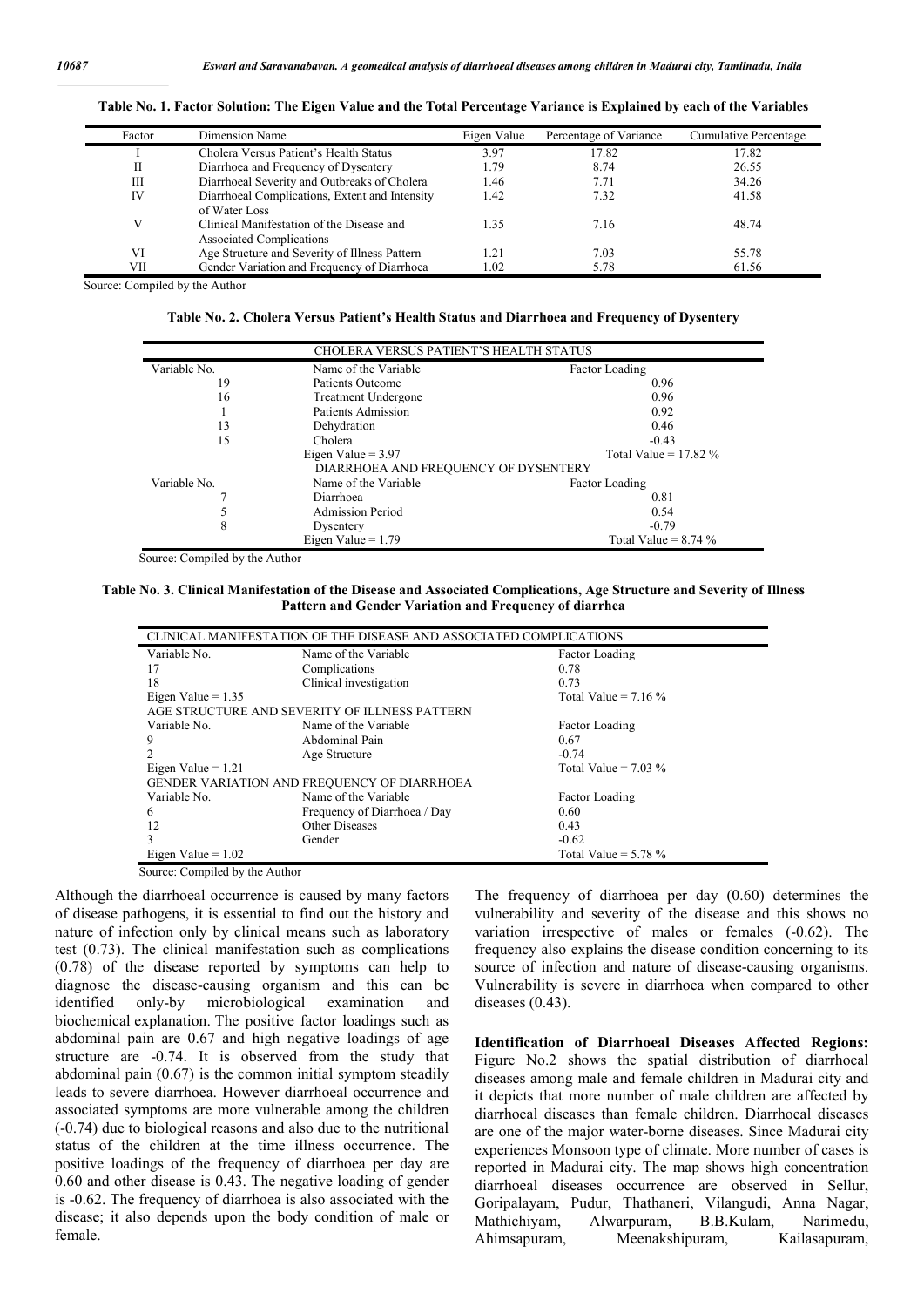Bethaniyapuram, Arapalayam, Tamil Sangam, Ismailpuram, Sourastra School, Palanganatham, Ellis Nagar, Solai Alagupuram, Jaihindpuram, Keerathurai, Villapuram, Kamarajarpuram, Anupanadi. Mostly male children are highly prone to diarrhoeal diseases than female children. The high concentration in these regions is due to poor maintenance of child health, lack of personal hygiene among mother of the affected children. Poor socio-economic condition also leads to diarrhoeal diseases. The medium concentration of diarrhoeal diseases among children are noticed in the regions of Reserve Line, Chokkikulam, K.K Nagar, Ponnagaram, Viswasapuri, Mela Ponnagaram, Railway Colony, S.S Colony, Subramaniapuram, SappaniKovil, T.V.S Nagar, AnumarKovil, Meenakshi Amman Kovil, Ponmeni, ChokkanatharKovil, JadamuniKovil. Moderate cases are reported in these regions because these regions have a good drainage system and proper housing facilities this restricts the occurrence of diarrhoeal diseases among children.

Low concentration is seen in Loorthu Nagar, Karpaga Nagar, Sathamangalam, Kailasapuram, Panthalkudi, Kochadai, Arasaradi, Veera Kali Amman Kovil, Thennagaram, Kovalan Nagar, Perumal Teppakulam, Kajimar Street, Krishnarayer Teppakulam, Lakshmipuram, St Mary's, Mariamman Teppakulam, Alagaradi, Madakulam, Mathura Baskara Doss Nagar, Krishnapalayam, North Krishnan Kovil, Manjanakkara street, Mahal, Swami Sannathi, Pankajam Colony, Balarengapuram. Since these regions have a good living environment and drainage facilities, so it prevents the occurrence of diarrhoeal diseases among children. Mostly male children are highly prone to diarrhoeal diseases than female children due to their exposure to pathogens very easily and due to their genetic make-up. Especially Sellur, Pudur, Anna Nagar, Thathaneri regions have moderate population density exposure to partially sewage system, low income, lack of personal hygiene, poor literacy rate, poor living environment and unhygienic conditions and these are the reason for the high prevalence of diarrhoeal diseases in these regions. Since diarrhoeal diseases are waterborne diseases the overhead tanks in these regions are not maintained properly, so the source of drinking water is poor in these regions, which facilitates to catch diarrhoeal diseases.

**Age Distribution of Diarrhoeal Cases in Madurai City:**  Mostly the children below three years are highly affected. There are so many variables associated with diarrhoeal diseases among them the important variables responsible for the cause of diarrhoeal diseases are personal hygiene, preference of food, age structure, socio-economic characteristics, living environment, conditions of water supply and drainage facility. Majority of the children belongs to the age group  $\leq$  3 years (67%) are highly infected by diarrhoeal diseases, next comes the age group of 3-6 years (17%) were affected by diarrhoeal diseases. The age group of  $> 9$  years (10%) and 6 - 9 years (6%) were less prevalence to the diarrhoeal diseases because of poor maintenance of child health, nutrition deficiency (under nutrition), low per capita income, illiteracy among mothers, and lack of personal hygiene among patients. The prevalence of diarrhoeal diseases is high in male children (63%) than female children (37%) due to their exposure to pathogens very easily and due to genetic make-up. Low-income people were highly affected by the diarrhoeal diseases in Madurai city than the high-income group people i.e., the prevalence rate is 50% in the low-income group, 27% of the middle-income group, and 23% of the highincome group. This condition indicates that a low standard of living and low per capita income is highly associated occurrence of diarrhoeal diseases.

#### **Conclusion**

The main aim of the present study is to identify the spatial distribution of diarrhoeal diseases among children in Madurai city. The distribution of diarrhoeal diseases is not uniform everywhere it differs from place to place. To support the objectives 30 sample patients who have attended 'The Department of Medicine" at Government Rajaji Hospital in Madurai city at the time of the Interview was selected by Random sampling method were used for primary data. Details of personal hygiene, preference of food, socio-economic characteristics, living environment, conditions of water supply and drainage facility, age structure, location of affected diarrhoeal diseases patients were collected. Though the secondary data was insufficient to fulfil the aims and objectives the primary data is collected. The main sources of secondary data are collected from textbooks, journals, and Internet source.

Mostly male children are highly prone to diarrhoeal diseases than female children. The high concentration in these regions is due to poor maintenance of child health, Lack of personal hygiene among mother of the affected children. Poor socioeconomic condition also leads to diarrhoeal diseases. Since diarrhoeal diseases are waterborne diseases the overhead tanks in this region are not maintained properly, so the source of drinking water is poor in these regions that gives way to catch diarrhoeal diseases. The children below 3 years are highly affected by diarrhoeal diseases due to poor maintenance of child health, nutritional deficiency, low per capita income, illiteracy, and lack of personal hygiene among parents. More number of the case are reported in the summer season than in winter season due to excess of heat and lack of access to safe drinking water in Madurai city. The facts such as the factors related to the occurrence of diarrhoeal diseases among children are hypothesized. To minimize or to control the occurrence of diarrhoeal diseases awareness should be created. Since diarrhoeal diseases are waterborne diseases, provision of safe drinking water is a must to most vulnerable areas. Thus, the hypothesis is proved to explain the relationships between socio-cultural, socio-economic characteristics and occurrence of diarrhoeal diseases among children in Madurai city.

#### **REFERENCES**

- Hema Malini, M., Visweswara Reddy, B., Gangaraju, M., Tammi Naidu, G., & Nageswara Roa, K. 2016. Geospatial Analysis of Filariasis Risk in Vizianagaram District of Andhra Pradesh, India. Punjab Geographer, 12(1), 83–96.
- Meade, M.S. 2000. Medical Geographyas Human Ecology: The Dimension of Population Movement, The Geographical Review. The American Geographical Society, Vol.67 (4) Oct, 2000.
- Meade Melinda, S. 1988. Medical Geography as Human Ecology: The Dimension of Population Movement. Geographical Review, 67(4), 379–393.
- Mayer, J. D. 2000. Geography, Ecology and Emerging Infectious Diseases. Social Science and Medicine, 50(7–8).
- Parchman, M. L., Ferrer, R. L., & Blanchard, S. 2002. Geography and Geographic Information Systems in Family